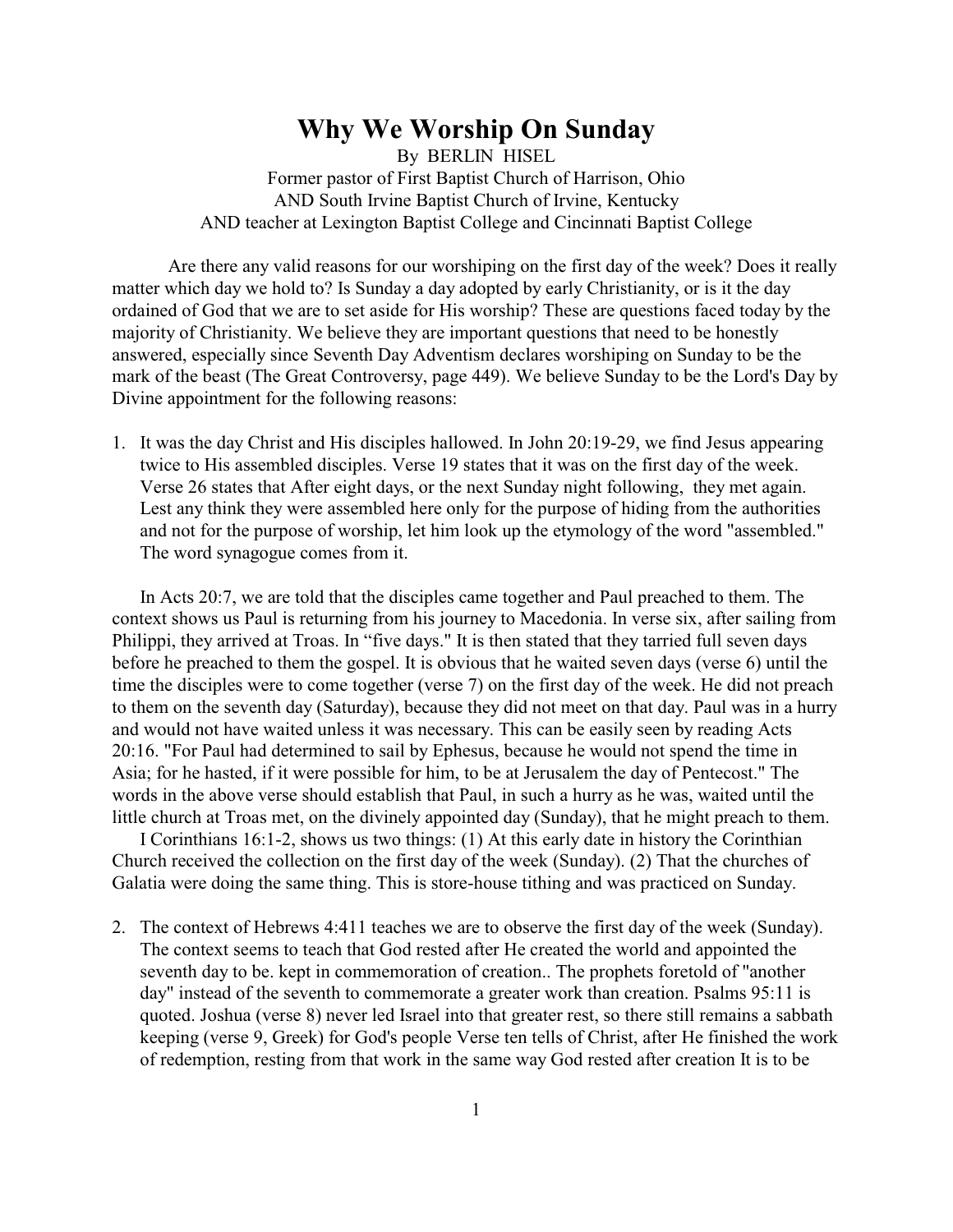noted that God finished His work of creation on the sixth day and rested the next, which was the seventh He then commanded that day to be observed. Jesus Christ finished His work of redemption on the seventh day, being in the tomb, and arose on the first day to His rest (verse 10). We are commanded to rest in Christ's work of redemption on His day of rest (another day, verse 8) The Old Testament sabbath had a view to creation. The New Testament Lord's Day has a view to redemption. They fall on different days, because they are separate and different acts of the Godhead!

Anyone desiring to keep the Old Testament sabbath (Saturday) should read Colossians 2:14-17. Among the things called shadows in verse sixteen is the sabbath. The Old Testament sabbath lost its significance when the object casting the shadow, namely Christ, arrived and completed His redemptive work! He is the body (verse 17).

Hebrews is written to show the Jews that everything concerning Christianity was greater than the old economy, including the sabbath; Sunday is better than Saturday.

3. The prophecy of Psalms 118:22-24 establishes Sunday as our day of worship "The stone which the builders refused is become the head stone of the corner This is the Lord's doing, it is marvelous in our eyes. This is the day which the Lord hath made; we will rejoice and be glad in it." In these verses both the Lord's death and resurrection are in view. He was the rejected stone, proven by His death. He was the Headstone of the Corner through His resurrection. The resurrection was to take place on a certain day determined by the Lord, and that day was to be celebrated with joy and gladness.

In Acts 4:10-11, we have a commentary on Psalms 118:22-24. "Be it known unto you all, and to all the people of Israel, that by the name of Jesus Christ of Nazareth, whom ye crucified, whom God raised from the dead, even by Him doeth this man stand here before you whole. This is the stone which was set at naught of you builders which is become the head of the corner." The builders are said to be Israel. The Stone is Christ. The refusing is the crucifixion and becoming the headstone of the corner is said to be the resurrection. The day the Lord appointed for the rejected Stone to become the Cornerstone, was the day of the resurrection (first day of the week). In that day men are to "rejoice and be glad."

- 4. Typology demands that we worship on Sunday. We are aware that doctrine is not to be proved by typology; however, we may support doctrine with typology. Man is to rest on the seventh day after his work is completed in six days. In type, this points to a man's doing good in order to receive the blessing from God. Under law, six days of labor was followed by one day of rest. Under grace, the first day of the week is typical of the believer's position in Christ by grace. He begins with a day of blessing before any works are wrought. The first day of the week points to the covenant of grace while the seventh day points to the covenant of law.
- 5. Surely God has sanctioned the first day of the week. Since the resurrection of Christ, the more devout of the believers have worshiped on that day. All of the Church Fathers (men in Christianity's early days) who wrote, all defended and advocated worship on Sunday.